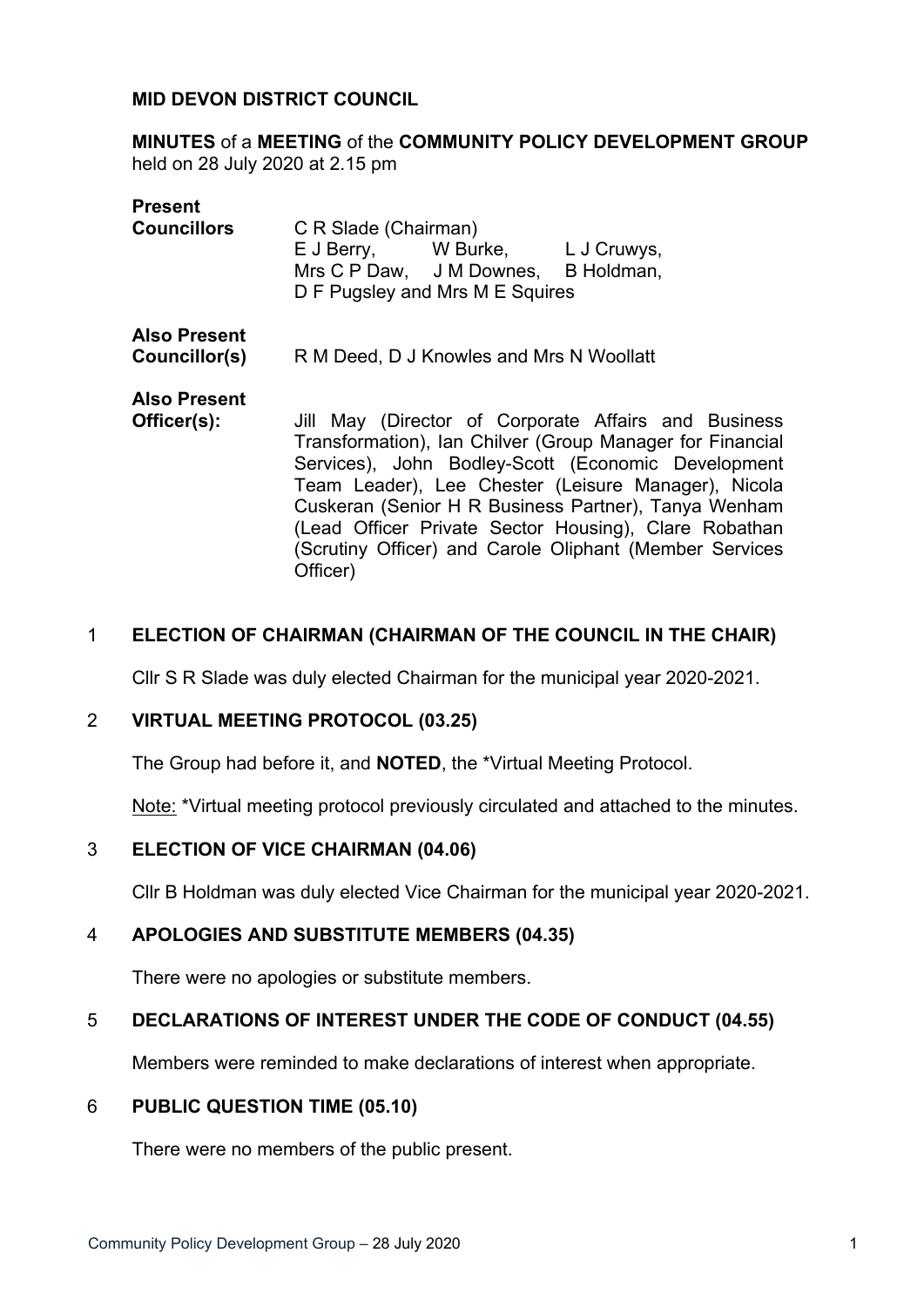# 7 **MINUTES OF THE PREVIOUS MEETING (05.19)**

The minutes of the last meeting held on 28th January 2020 were **AGREED** as a true record.

## 8 **CHAIRMANS ANNOUNCEMENTS (06.08)**

The Chairman thanked members for his re-election of Chairman..

## 9 **MEETING MANAGEMENT (07.00)**

The Chairman indicated that he intended (with the Groups approval) to take agenda items number 15 (Access to information) and 16 (Leisure Services update) as the next item of business.

## 10 **ACCESS TO INFORMATION - EXCLUSION OF PRESS AND PUBLIC (07.11)**

Prior to considering the following item postponed from item 16 on the agenda, discussion took place as to whether it was necessary to pass the following resolution to exclude the press and public having reflected on Article 15 15.02(d) (a presumption in favour of openness) of the Constitution. The Community Policy Development Group decided that in all the circumstances of the case, the public interest in maintaining the exemption outweighed the public interest in disclosing the information.

It was therefore:

**RESOLVED** that under Section 100A(4) of the Local Government Act 1972 the public be excluded from the next item of business on the grounds that it involves the likely disclosure of exempt information as defined in paragraph 3 respectively of Part 1 of Schedule 12A of the Act, namely information relating to the financial or business affairs of any particular person (including the authority holding that information).

(Proposed by the Chairman)

## 11 **LEISURE SERVICES UPDATE (08.54)**

The Leisure Services Manager gave a brief overview of the service throughout the pandemic and answered questions about the re-opening of the Leisure Centres.

## 12 **DEVON DISTRICT COUNCIL'S JOINT SAFEGUARDING POLICY AND MDDC GUIDANCE AND PROCEDURES (09.15)**

The Group had before it the \*Devon District Council's Joint Safeguarding Policy and MDDC Guidance and Procedures. The Director of Corporate Affairs and Business Transformation explained that the report had been initially issued under the incorrect Cabinet Member portfolio but this would be rectified before it was presented to the Cabinet.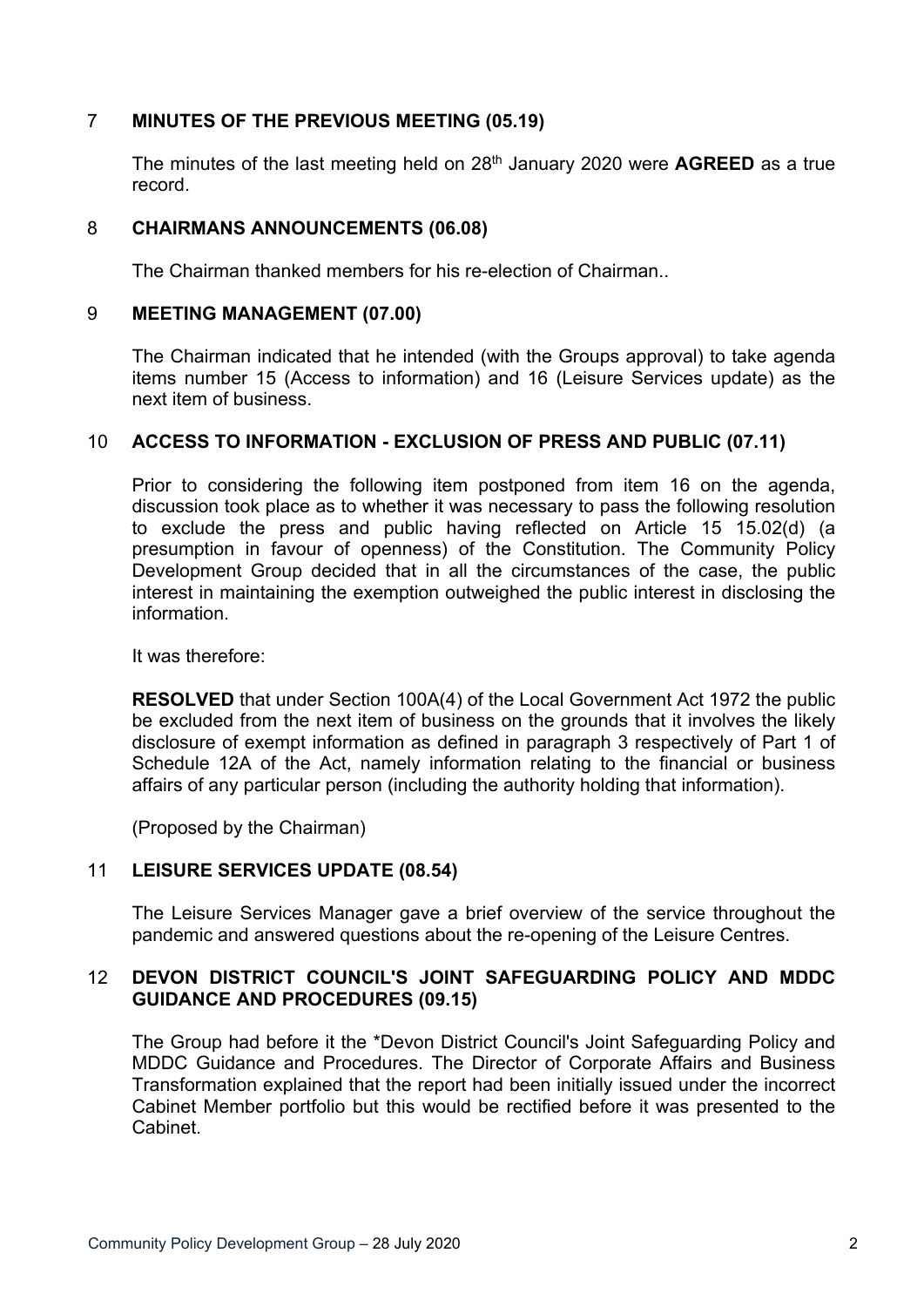The Senior Human Resources Business Partner explained that it was an annual report and detailed the progress over the previous 12 months. She stated that there were no changes to the policy and that there were three main area's of consideration:

- Safeguarding policy
- Training All required training had been completed
- Monitoring There were 12 reported instances in 2019-2020

The PDG therefore:

**RECOMMENDED** to Cabinet that the Group had reviewed the policy and noted that no amendments had been made to the policy in the last 12 months.

(Proposed by the Chairman)

Note: \* Devon District Council's Joint Safeguarding Policy and MDDC Guidance and Procedures previously circulated and attached to the minutes

# 13 **COMMUNITY SAFETY PARTNERSHIP (12.04)**

The Group had before it, and **NOTED**, the \*Community Safety Partnership priorities report 2020-2021.

The Lead Officer, Private Sector Housing, explained that the report detailed the priorities of the Community Safety Partnership for the municipal year 2020-2021. She stated that the activities would be centred around the Devon Partnership Trauma informed approach. This approach encouraged practitioners and staff to recognise that many service users had experienced some form of traumatic event. This may impact on their life choices, activities and actions.

She explained that people suffering trauma needed extra support during the pandemic and there had been an increase in domestic violence and anti social behaviour during the lockdown.

Note: \* Community Safety Partnership priorities report 2020-2021 previously circulated and attached to the minutes.

## 14 **CONTAMINATED LAND COST RECOVERY POLICY (15.35)**

The Group received the \*Contaminated Land Cost Recovery Policy prepared by the Group Manager for Public Health and Regulatory Services.

The Lead Officer, Private Sector Housing, explained that the policy related to the recovery of costs for remedial action taken to clear private contaminated land.

She explained that previously the Council had been reimbursed for this service by the DEFRA Contaminated Land Capital Project Programme by this initiative had closed in 2017 and the Council now had a duty to reclaim the costs via individuals. She further explained that there was a Hardship policy aimed at people who could not afford to pay for remedial actions.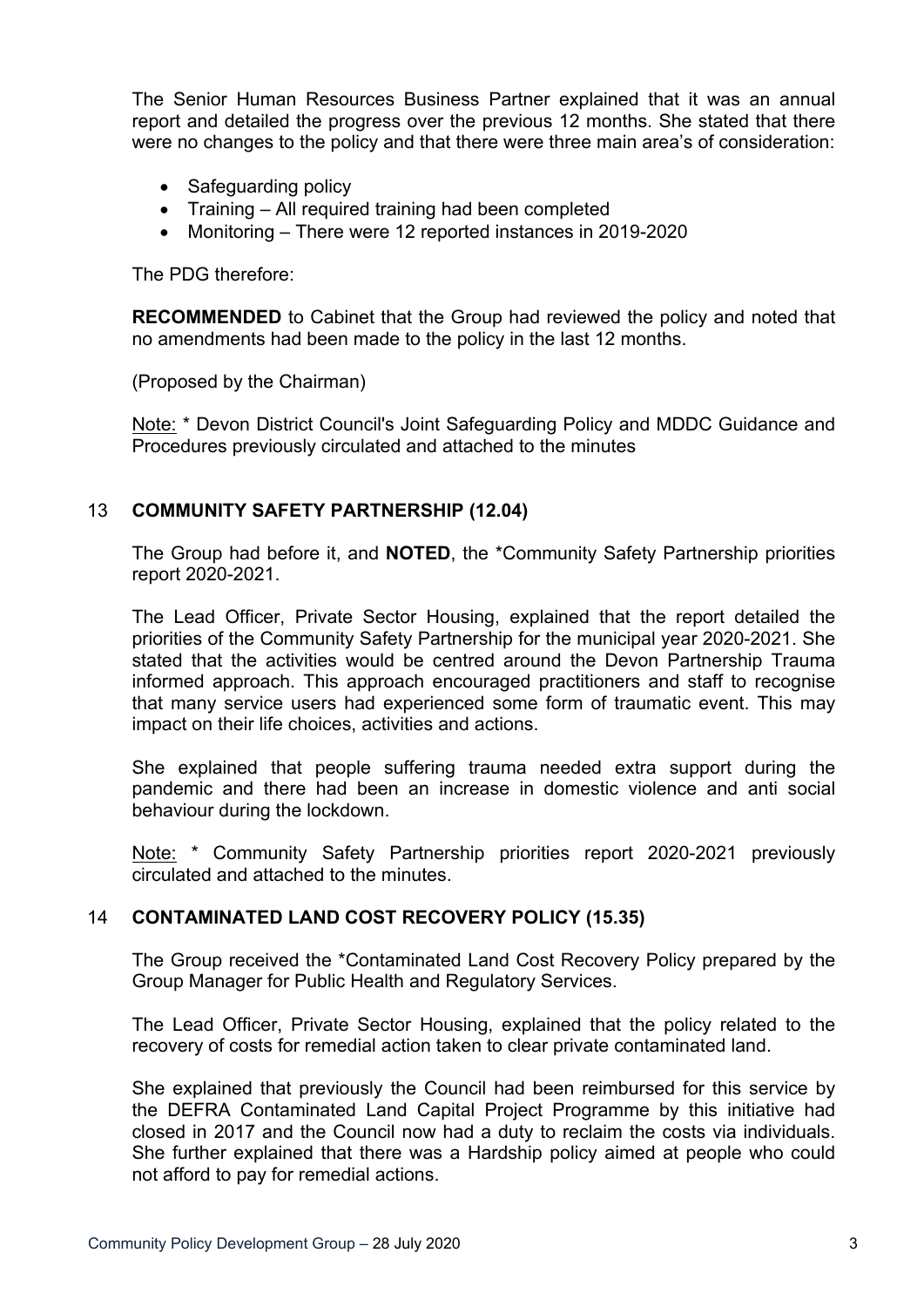She outlined the revisions to the policy:

- Reformatting the policy in-line with current policy document templates and changing reference to the 'local authority' to 'the Council' where necessary
- Minor legislative updates (EU Exit regulations on Environmental Regulations in 2019 and repeal of Housing Act 1996 in England)
- Pending changes to updated Environment Agency Guidance (Land contamination: risk management (LCRM – due to replace current model procedures called CLR11 in 2020)
- Closure of the Defra Contaminated Land Capital Projects Programme in March 2017
- The updated Housing Assistance Policy 2019-22 (availability of Healthy Homes Grants in addition to the on-going Wessex Home Improvement Loan product)

It was therefore:

**RECOMMENDED** to the Cabinet to adopt the revised Contaminated Land Cost Recovery Policy

(Proposed by Cllr B Holman and seconded by Cllr Mrs M E Squires)

Note: \* Contaminated Land Cost Recovery Policy previously circulated and attached to the minutes.

# 15 **GRANT PAYMENTS TO EXTERNAL ORGANISATIONS (THE STRATEGIC GRANTS REVIEW PROCESS) (20.00)**

The Group received the \*Strategic Grants Programme Evaluation and Review report from the Economic Development Team Leader.

He explained that the grants review process was due to commence in March 2020 but had been delayed by the current pandemic. He informed the Group that the programme for 2021 – 2024 now included both Strategic Grants and Economic Grants which were previously dealt with separately.

He further explained that the Council urgently needed to look at priorities for funding of grants as the Council would be looking at budgets in September and partners needed sufficient time to prepare bids.

The Group **AGREED** to set up a Working Group to review the processes and level of funding to individual strategic and economic grant recipients for 2021-2024. The members of the Working Group were agreed as:

- Cllr J E Berry
- Cllr B Holdman
- Cllr Mrs M E Squires.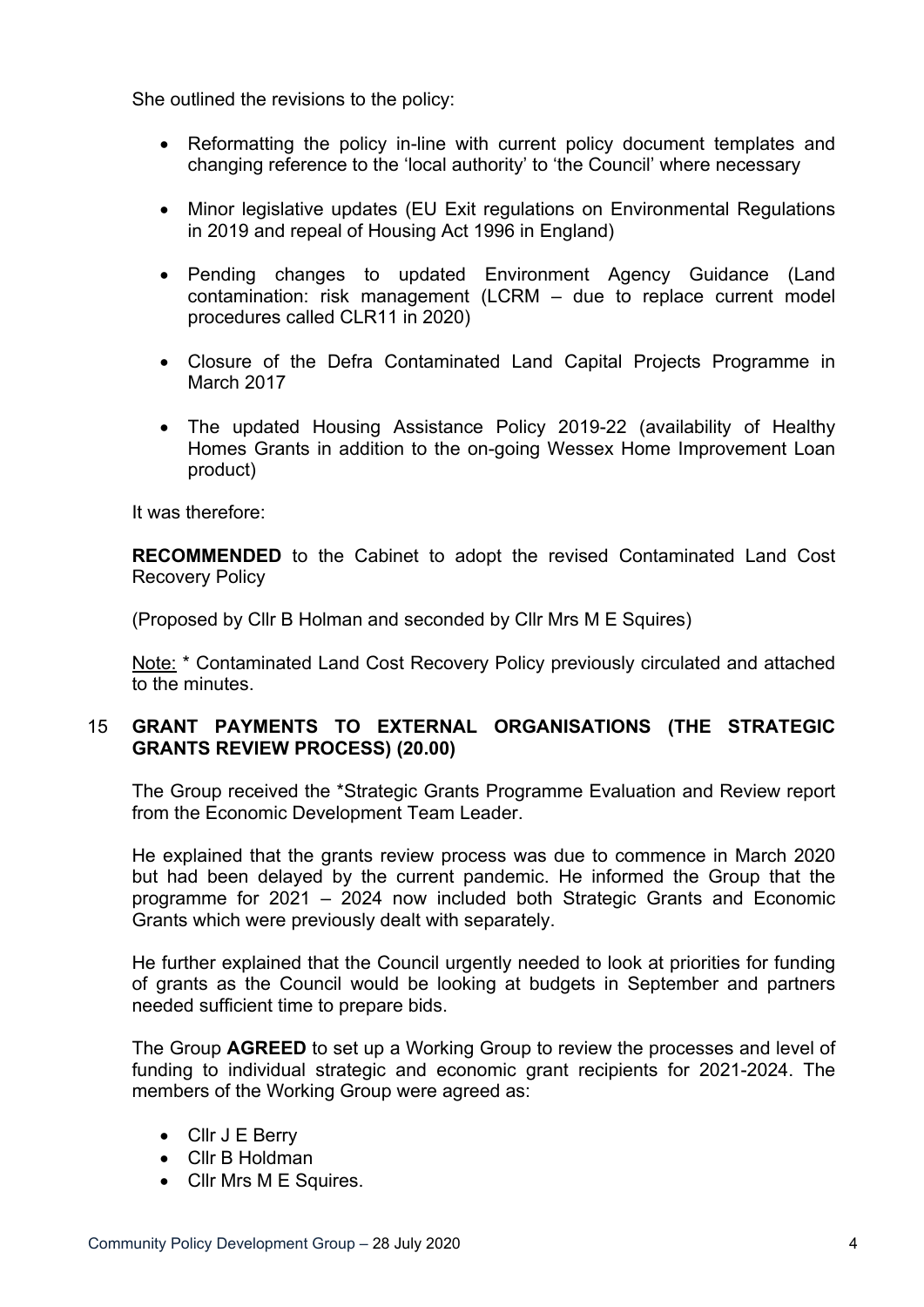Cllr D J Knowles, Cabinet Member for Community Wellbeing, was co-opted onto the Working Group.

(Proposed by the Chairman).

Note: \*Strategic Grants Programme Evaluation and Review report previously circulated and attached to the minutes.

# 16 **REVENUE & CAPITAL OUTTURN REPORT (29.93)**

The Group had before it, and **NOTED**, the \*Revenue and Outturn report previously presented to the Cabinet on 9th July 2020.

The Group Manager for Finance explained that this was a generic report which detailed the performance against budget. He explained that in December 2019 the budget deficit had been predicted at £252k but this had improved to an actual year end deficit of £232k which was very close to an overall budget of £10m.

He explained that the £863k utilised from the Ear Marked Reserves indicated the progress of projects and that funds had been set aside for future projects.

In response to questions asked he explained that not all of the capital projects had been completed in 2019/2020 and therefore there was a recommendation to carry forward any unused capital projects funding to future years.

He confirmed that he would provide answers to specific questions about the loss of income from the Tiverton Town centre regeneration project.

Note: \*Revenue and Outturn report previously circulated and attached to the minutes

# 17 **CHAIRMANS ANNUAL REPORT (47.32)**

The Committee had before it, and **NOTED**, a draft report \* by the Chairman of the Committee, a final copy of this report would be submitted to Council on 26 August 2020.

Note: \*Report previously circulated and attached to the minutes

# 18 **IDENTIFICATION OF ITEMS FOR THE NEXT MEETING (48.24)**

The Scrutiny Officer informed the Group that a Working Party would be proposed at the next meeting to look at the Customer Engagement Strategy before it was presented to the Group in November.

## 19 **START TIME OF MEETINGS (50.41)**

The Group **AGREED** to continue with a 2.15pm start time for meetings for the remainder of the municipal year.

(Proposed by the Chairman).